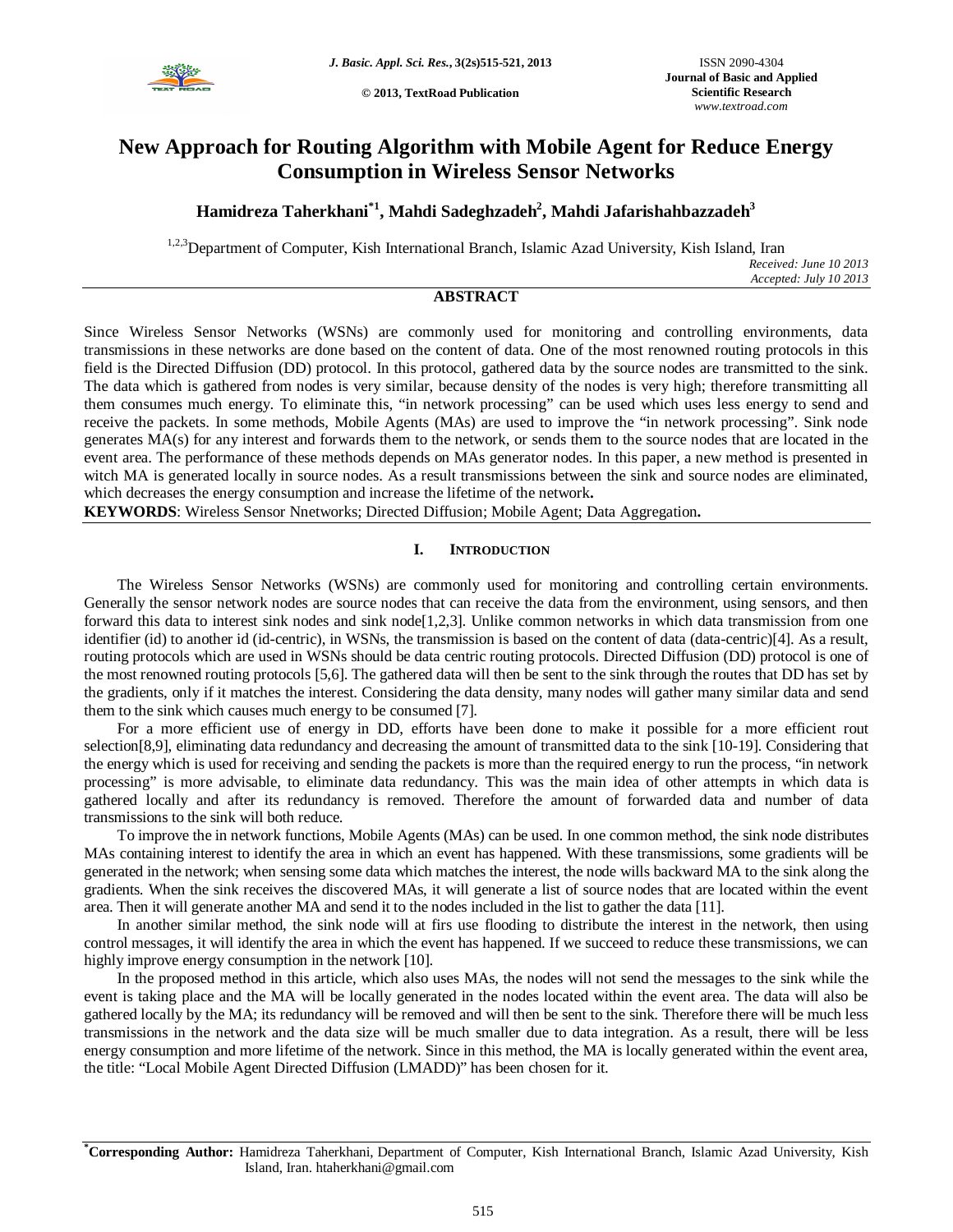In the following part, in section 2, the related attempts will be introduced; in part 3, the proposed method will be explained; in part 4, the efficiency of this method will be studied and finally, in section 5, conclusion of the proposed algorithm will be discussed.

#### **II. RELATED WORKS**

Considering the WSNs applications, data centric approaches are recommended for them. This will cause the data centric routing methods to be presented. In this part some of the commonest of these methods such as DD method will be explained. Also other methods which can decrease overhead of flooding and select suitable rout to forward data-for example EAR and GBR-are introduced; then other methods that use MAs to solve these problems -such as Rumor Routing- are explained. Finally methods that use MAs to aggregate data-such as MADD and ABDD-are introduced.

In DD protocol, when the operator sends a request to the sink to gather data about a certain event, the sink floods this request which is called an "interest" to each of its neighbors. When the neighbor nodes receive an interest, they will add it to their cache and a gradient will be set between the two nodes. In this step, data transmission is done in a low rate until the network is well identified and a rout is set between the nodes. If the nodes don't have any content matched with the requested interest, they will forward the interest to the next neighbor. Consequently the interest will be flooded in the whole network, until it reaches the nodes that are located within the event area and source nodes are found. In this step, the source node will find the highest rate of data transmission among its gradients, and finally send the data messages to the sink [7,18]. According to this protocol it can be observed that the overhead which is generated because of flooding the interests in the network, and the overhead of sending every single data to the sink, while there is much similar data will lead to a considerable energy consumption that will reduce the network's lifetime.

Recently agent based approaches are replaced with client/server approaches to distributed the data in sensor networks. In wireless sensor networks based on client/server model, the nodes will first gather the data; as soon as an event occurs, the data is sent to the central processor based on an appropriate routing protocol. In agent based model, there is an agent that is a specific code and can process the data automatically; it can also travel through the whole network to find the source nodes; that's why it is called the Mobile Agent (MA). The advantages of MA which makes them useful in main tasks such as electronic business to military tasks are: 1) optimum use of network's bandwidth; 2) allowing the agents to run after they leave the node even if they lose contact with the node that has generated them; 3) Decreasing the traffic in the network and more speed of data transfer; 4) Mobility and independence makes it possible for the MAs to move toward another point in network and perform pre-planned tasks or services [15-18].

The Rumor Routing approach which is another modified protocol of the DD. The main idea in this protocol is distributing the interests by flooding them and routing takes place in the nodes that have received a specific event. For flooding the interests in the network, the Rumor Routing protocol uses agents. This agent is then distributed in the network to transfer information about the local events to nodes. When a node generates an interest, other nodes may respond to it; therefore there will be no need to flooding the whole network. On the other hand, rumor routing uses one route to transfer the data while DD uses a number of routes to transfer data with a low rate of data transfer. The results of simulations prove that rumor routing uses less energy. When the nodes get informed about the events by the agents, selecting the rout by exploration has a great effect on the efficiency of the next step. The probable problems of this protocol are that there is much delay [8].

To solve the problem of delay in Rumor protocol, the Agent Based Directed Diffusion (ABDD) protocol has been proposed. Any node which receives the MA sets a gradient along the receiving path. If the node includes some data matching the interest in its cache, it will be backward it to the sink along of the gradient. If not, it will add the interest to its cache and will send the MA to its neighbors. When the sink receive all the discovered MAs again, it will process the data and provides a sequence list of the source's nodes which are located within the event area and stores it in the MA with a processing code for data aggregation. After that the collected data from the last node in the list will be sent to the sink. Thus, in this method, it is necessary to send some data to the sink to set the order of the movements between the nodes. This transmissions will use up the middle nodes' energy [11].

In another protocol mentioned in [10] which is much similar to ABDD protocol, first flood the interests in the network, if the flooding overhead can be tolerated, the whole network and the hops to the sink can be detected [10].

Considering all the advantages and disadvantages of each of the existing protocols presented in this paper, using in network processing and MAs, and also by eliminating redundant data, energy consumption can be reduced and the network's durability be improved.

#### **III. PROPOSED METHOD**

Considering the pros and cons of each of the mentioned methods in previous section, a new method which can decrease energy consumption, will be presented.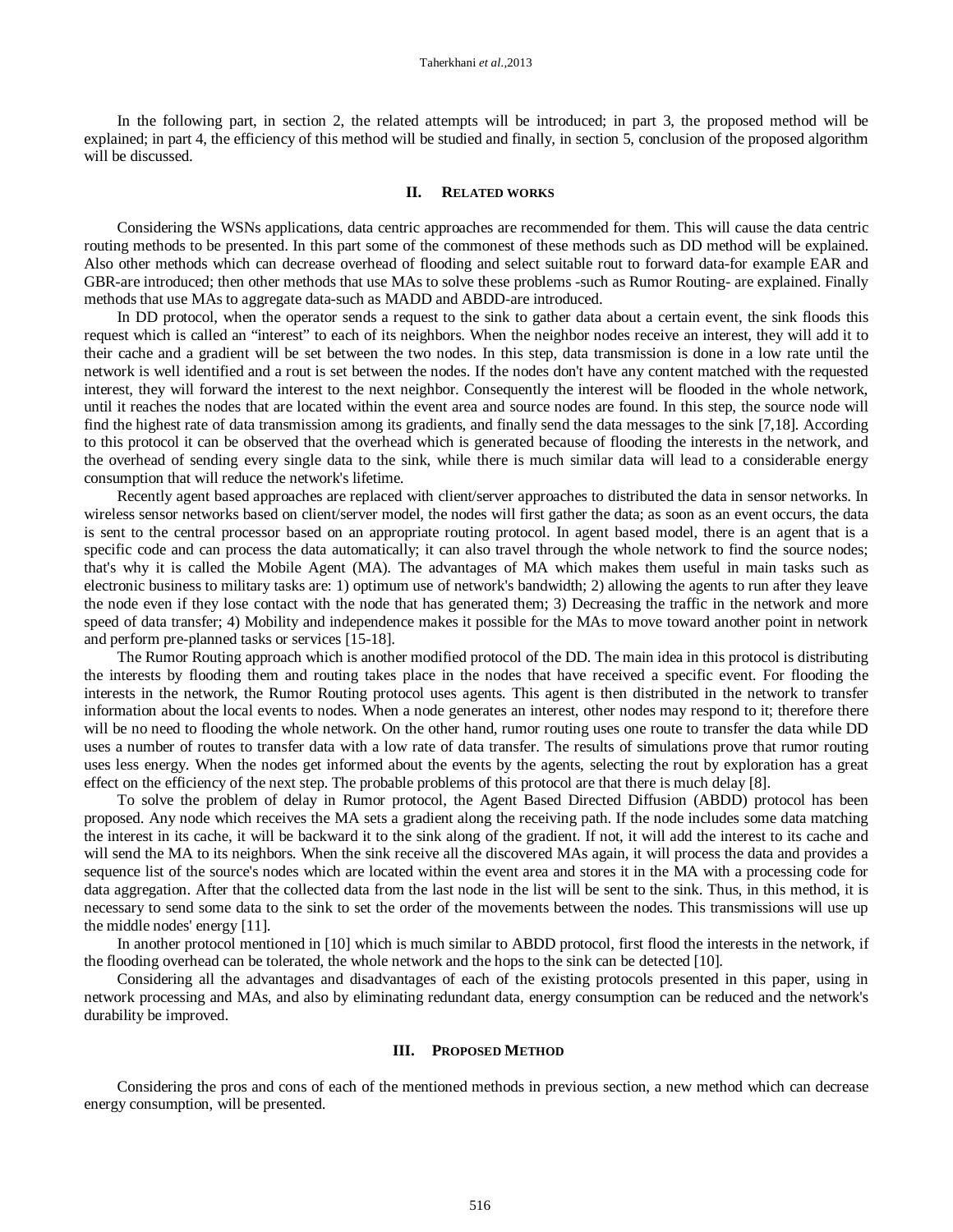In this method, first flooding the interests are in the network. By tolerating the overhead caused by flooding, the whole network can be well identified and it will be cleared that how many hops is the minimum distance of each nodes to the sink. Then the source nodes that are located in the event area should get informed from each other. After that a node is selected as the virtual sink which is the most remote node to the sink. Finally the virtual sink node generates an MA to travel through the nodes based on the list and to gather the data in these nodes and aggregate them. When getting to the last node, the gathered data will be sent to the sink. Figure 1 shows one example to how this method works.

According to the explanation above, the steps of this method can be presented in four phases below.

**Phase 1)** flooding the interests: in this phase, the interests and processing code flooded in the network. By tolerating the overhead caused by flooding, the whole network can be well identified and it will be cleared that how many hops is the minimum distance of each nodes to the sink. When the interest matches the gathered data in a node, a copy of the processing code will be stored in the node. This is for eliminating the redundant data according to a function based on the interest. For example to know the maximum temperature, this function will find the maximum temperature and will delete lower temperatures as redundant data.

**Phase 2)** Identifying the event area: in this phase, when node sense an event, it triggers a timer in itself and sets it with  $k.\sqrt{m.t_{packet}}$ , in which m is the number of nodes in event area, t<sub>packet</sub> is needed time to send one packet and k is a coefficient that is estimated in various experiments each of the nodes will first make a list in themselves which can be called the "levent", the node stores its locations and the number of hops to the sink  $(x,y,h)$  in this list. This list is sorted based on the h, then x and then y on a descending basis. After that it will store a copy of levent as "lpacket" in a packet and sends it to all neighbor nodes. Only the neighbor nodes that include a data matching the interest can open the packet. When a node receives this packet, it will compare it with its levent. If there is a new data in the lpacket, it will be added to the node; then a new lpacket is made from the node's levent which will be sent to the neighbor nodes. This will be continued between all the nodes in the event area which are a kind of locally flooding. This way, all the nodes can get informed from other nodes in the event area. This will go on for each node until the node's timer expires.

**Phase 3)** data aggregation: in this phase each node considers its levent, if it has the maximum number of hops, in the nodes' list, to the sink; it will be chosen as the virtual sink. If several nodes have the maximum hops, the second criteria for choosing the virtual sink will be more x value and the third, more y value which are location parameters. In other words the farthest node to the sink, of both the number of hops and location aspects, will be chosen as the virtual sink. When MA travels between source nodes in event area, the size of aggregated data increases, this way data transmission can occur in lager amounts, from closer distances, so it will cost less. The virtual sink node also provides another list, called the "vlist" to keep the nodes which are met for the first time. Then the virtual sink makes an MA to gather the data, and stores a copy of levent and put vlist and levent in the MA. The MA will gather and aggregate the data and data travel according to the levent and a traversal algorithm between the source nodes including in the list. In this traversal algorithm which is similar to level order traversal in graphs [20], each node searches among the levent and the neighbor nodes and chooses the first node which has the maximum hops to the sink and is included in the neighbor nodes list, will be selected. If this node is not included in the vlist, it is selected and the MA is sent to this node. Otherwise, the next node will be selected from the levent and the algorithm will be continued. If none of the nodes is selected, the algorithm will be back for on hop and will be run again.

**Phase 4)** Sending data to the sink: when the MA travels all the nodes in the list and aggregates their data, the aggregated data will be sent to the sink from the last node that has been met.

Considering the steps of this algorithm, it is observed that there will be no need to send and receive data to the sink in order to identify the event area, and the nodes can perform this task locally. Therefore by eliminating these transfers, more energy will be saved and the network can live longer. The pseudo code for each operation in nodes is presented in figure 2.



Figure 1. An example to show transfers between source nodes in event area to identify this area( $A1-3$ ) and gathering data within source nodes in event area(B)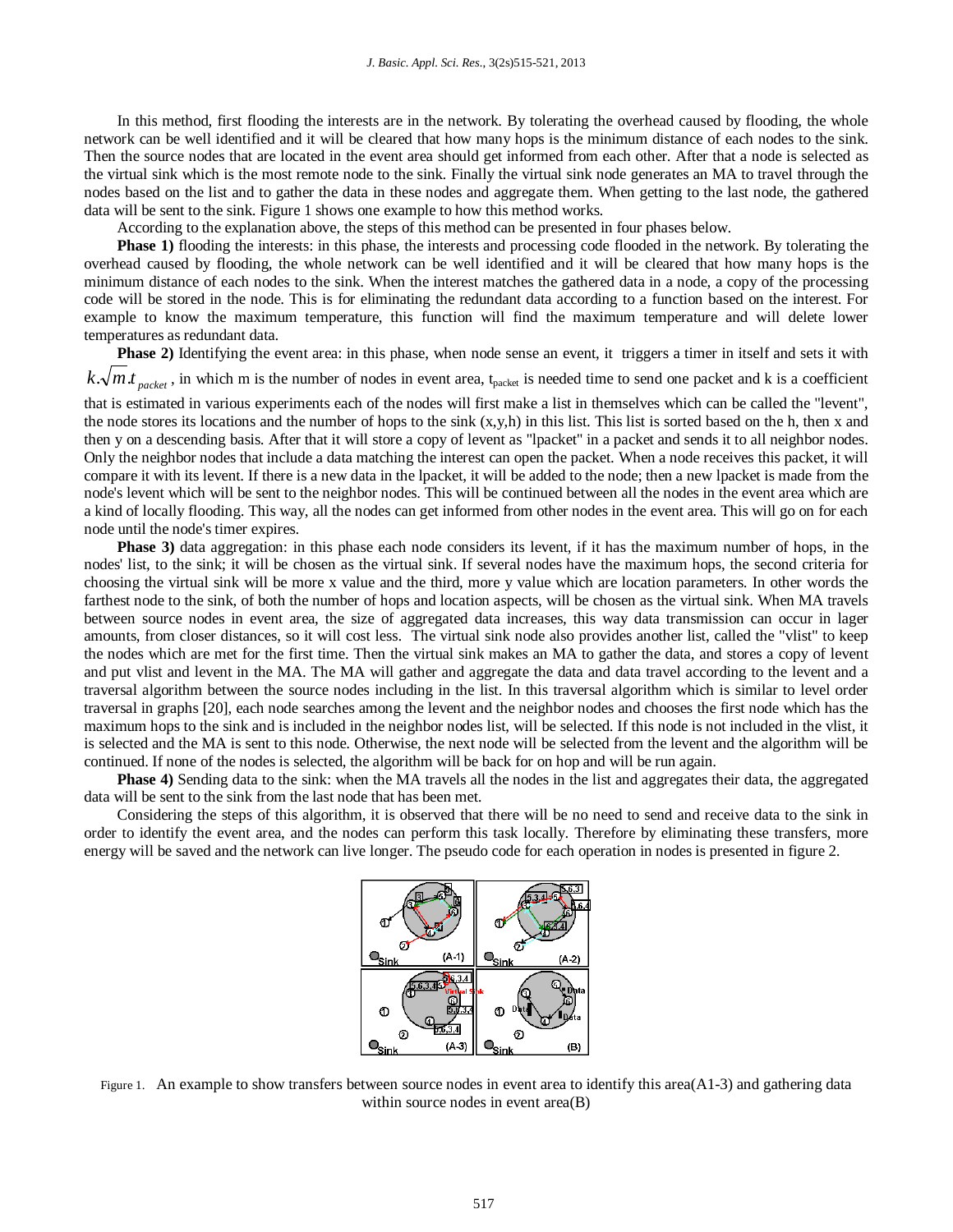| //levent: list of nodes' positions in event area that sorted by hop        |             |  |
|----------------------------------------------------------------------------|-------------|--|
| $\frac{1}{2}$ of count to sink, then to sink, then x then y as descending. |             |  |
| on sensed an event: {                                                      |             |  |
| generate a levent $(h, x, y)$                                              |             |  |
| broadcast the levent as a lpacket                                          |             |  |
| start timer }                                                              |             |  |
| on recieve a lpacket:{                                                     |             |  |
| <b>if the lpacket have new elements then</b> {                             |             |  |
| add new elements of the lpacket to the levent                              |             |  |
| rebroadcast the levent as the lpacket $\{\}$                               |             |  |
| on timer expired: {                                                        |             |  |
| if the node is the first element in the levent then {                      |             |  |
| set this node as virtual sink                                              |             |  |
| generate a vlist $(x,y)$                                                   |             |  |
| generate a MA (levent, vlist)                                              |             |  |
| find next node that the MA should be visit by traversal algorithm          |             |  |
| send the MA to the next node $\}$                                          |             |  |
| on recieve a MA: {                                                         |             |  |
| if the number of vlist and thw levent not equal then {                     |             |  |
| aggregate data in the node and the MA                                      |             |  |
| add the x and the y of this node to the vlist                              |             |  |
| find next node that the MA should be visit by traversal algorithm          |             |  |
| send the MA to the next node }                                             |             |  |
|                                                                            | <b>Else</b> |  |
| forward aggregated data in the MA to the sink $\}$                         |             |  |
|                                                                            |             |  |

Figure 2. LMADD protocol's pseudo code in one node

### **IV. PERFORMANCE EVALUATION**

To evaluate the performance of the proposed LMADD method, it can be compared with the three other protocols, basic DD [7], MADD [10] and ABDD [11]. To do the experiments the NS2 network simulator software is used. The criteria which are considered in this evaluation are as follows:

Delay: in this criterion, the time between an event occurred and the time in which the first data is delivered to the sink, is studied.

The number of live nodes: the number of live nodes is an appropriate criterion to estimate the network's lifetime. By studying this criterion in the period of time, the networks lifetime can be measured.

The periphery of simulation is modeled with a fixed sink and a number of source nodes that are used in different experiments. The simulation parameters are as listed in table 1.

| <b>PARAMETERS QUALITY SETTING IN SIMULA</b> |
|---------------------------------------------|
|                                             |
|                                             |
|                                             |
|                                             |
|                                             |
|                                             |

TABLE I. **PARAMETERS QUALITY SETTING IN SIMULATION**

In the next experiment, the criterion of the number of live nodes within the simulation time is studied (figure 4) to observe the network's condition after doing a specific task. In this experiment the nodes density is 1000. From the beginning until the seventh simulation, because of flooding, none of the nodes' batteries is exhausted, but after that the nodes energy is exhausting gradually and makes the nodes to be eliminated from the network. As this follows, there will be a more number of eliminated nodes. In the proposed method, because of elimination the extra transfers between the sink and source nodes, more nodes can stay alive in a long time in the network and this will cause the network's durability to increase which is a major objective in sensor networks.

In figure 5, the criterion of delay in delivering the data packet to the sink comparing the network's density is studied. It can obviously be seen that as the number of the nodes in the network, increases, the DD protocol has the least delay because in this protocol every source node transfers the data to the sink by itself as soon as it receives every interest. In the proposed method and the two other protocols, because of the needed time to processes or transfers the sinks, a criterion delay is unavoidable. In our method, though since extra transfers to the sink are eliminated, this delay will be much less and equals a few hundredths of a second which is acceptable considering the sensor network's functions.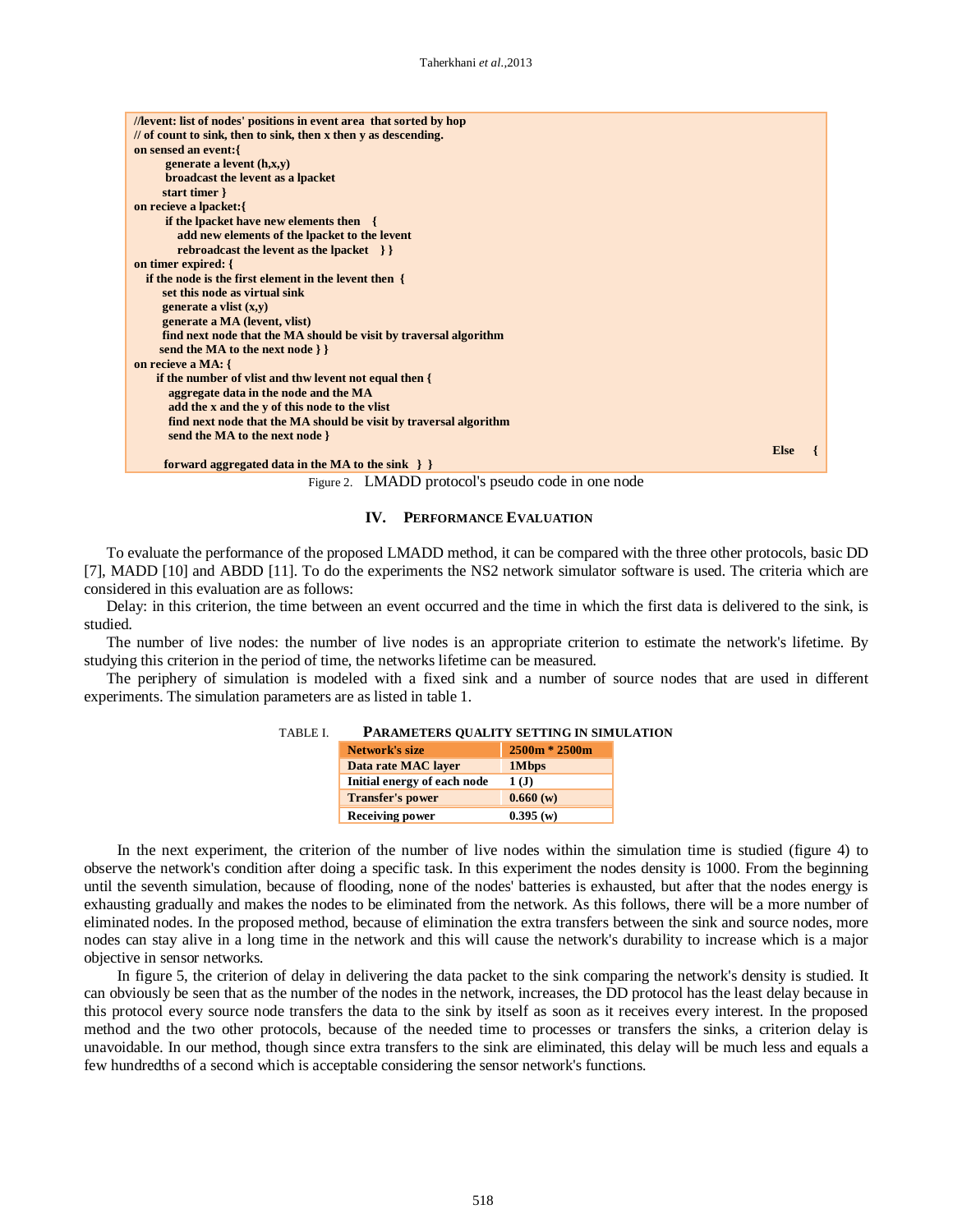

Figure 3. **The number of live nodes comparing the simulation time**

In figure 6 and 7, the superiority of the proposed method to the previous algorithms is well illustrated. By eliminating the extra transfers between the source nodes and the sink, our method will function even better when the event area is farther. Also if the number of the nodes within the event area is less, the number of transfers to identify the event area and also the transfers to gather the data will be less. In these experiments, the number of the nodes in the network is 1000 and there are 10 nodes within the event area to make it possible for the method capabilities to be shown better. The distance between the event areas to the sink is increased to observe the quality of the algorithm's function.

In figure 6, the criterion of consumed energy when the event area is close to the sink is shown, ABDD protocol which moves the MA in the network, can find the source nodes faster and send the data to the sink, therefore less energy will be consumed. But as we get far from the sink the probability of finding the source nodes will be less, consequently more energy is consumed to perform this task. When the event area gets far from the sink, in MADD, the extra transfers between the middle nodes increases and as a result, more energy is consumed. In our proposed method by eliminating these extra transfers, as you get far from the sink, the energy consumption will only change slightly.

In figure 6, the criterion of consumed energy when the event area is close to the sink is shown, ABDD protocol which moves the MA in the network, can find the source nodes faster and send the data to the sink, therefore less energy will be consumed. But as we get far from the sink the probability of finding the source nodes will be less, consequently more energy is consumed to perform this task. When the event area gets far from the sink, in MADD, the extra transfers between the middle nodes increases and as a result, more energy is consumed. In our proposed method by eliminating these extra transfers, as you get far from the sink, the energy consumption will only change slightly.

In figure 7, to show the needed time to do the in network processing which causes to delay in delivering the data to the sink, the diagram of delay based on the distance between the event areas to the sink is presented. About the MADD protocol which is much similar to our method, this delay is pretty much, because it needs both processing and extra transfers. As we get far from the sink there will be more of these transfers and therefore more delay. It is also seen that our method has more delay than the DD, but as long as we are not far from the sink, the ABDD has less delay, because it has more chance to find the source nodes, but as you get far from the sink, there is less chance for this and more delay in the protocol. About the mentioned difference between our method and DD, it is seen that as you get farther from the sink, this difference is less and less, and it shows that as you get far from the sink, since most of the time, is spent for sending the data to the sink and also because the number of nodes in event area is less, the process time is insignificant, comparing the needed time for this. This delay is negligible, considering the less energy consumption. Therefore the main goal of sensor networks which is more life time has been achieved by this algorithm.

As it is seen in the result of the experiments, in our algorithm, because of elimination of extra nodes between the source nodes and the sink node and local generation of MAs, there will be fewer numbers of packets and therefore the energy is used more efficiently. Elimination of redundant data using the MAs will also decrease the amount of data. Altogether it can be clearly concluded that the proposed method can highly improve the functioning quality of WSNs.



Figure 4. The average delay of data delivery to sink comparing the network's size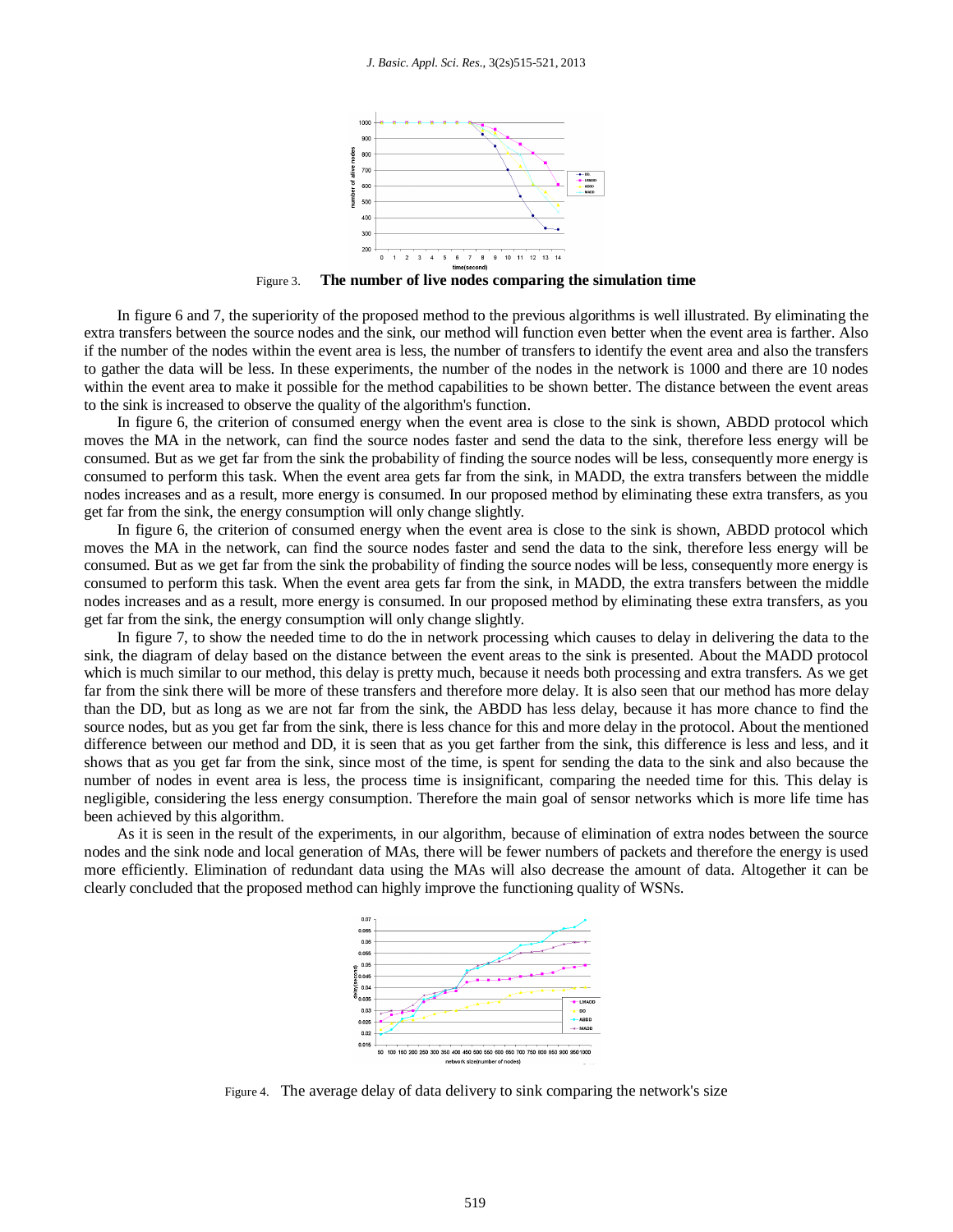





Figure 6. The average delay to deliver data to the sink into the distance of event to the sink

#### **V. CONCLUSION**

Our goal in this work is improving the energy consumption in DD protocol, using MAs. To do the generator of MAs has been replaced from the sink node to be locally generated in the event area. This way a set of transfers between the source nodes and the sink node which are necessary to identify the event area is eliminated and the middle nodes energy will be saved. Using this algorithm will cause to less consumption of energy and more life time of the network. The experiments also prove when the number of source nodes in the event area is few, and when the sink is far from the event area, LMADD method uses the energy more efficiently and increases durability. In return, to run the in network processing, there is a little more delay than DD protocol which is insignificant considering the functions of WSNs.

Since the virtual sink nodes, use more energy than nodes in the networks, their energy will finish sooner and this will eliminate them from the network. To solve this problem, we can use the proposed solutions for cooperation of the nodes in sensor networks and by using certain strategies, this can be avoided. In the next work we will focus on this problem, to prevent the probable holes in the network.

## **REFERENCES**

- [1] I.F.Akyildiz, W. Su, Y. Sankarasubramaniam, and E. Cayirci, "A survey on sensor network," IEEE Communication Magazine, Vol. 40, Issue 8, pp. 102-114, 2002.
- [2] D. Culler, D. Estrin, and M. Srivastava, "Overview of Sensor Networks," IEEE Communication Magazine, Washington, DC, Vol. 37, pp.40-49, 2004.
- [3] D.A. Coffin, D. J. Van Hook, S. M. McGarry, and S. R. Kolek, "Declarative ad hoc sensor networking," in Proc. SPIE Integrated Command Environments Conf., San Diego, CA, pp. 109--120, 2000.
- [4] B. Krishnamachari, D. Estrin, and S. Wicker, "Modeling Data Centric Routing in Wireless Sensor Networks," in the Proceedings of IEEE INFOCOM, New York, NY, 2002.
- [5] K. Akkaya , and M. Younis, "A survey on routing protocols for wireless sensor networks," Journal of Adhoc Networks, Vol.. 3 , pp. 325-349, 2003.
- [6] J. N. Al-Karaki, and A. E. Kamal, "Routing Techniques in Wireless Sensor Networks: A Survey," IEEE Wireless Communication , Vol. 11 , Issue 6, pp. 6-28, 2005.
- [7] C. Intanagonwiwat, R. Govidan, D. Estrin, J. Heidemann, and F. Silva, "Directed Diffusion for wireless sensor networking," IEEE/ACM Transactions on Networking, Vol. 11, issue 1, pp. 2–16, 2003.